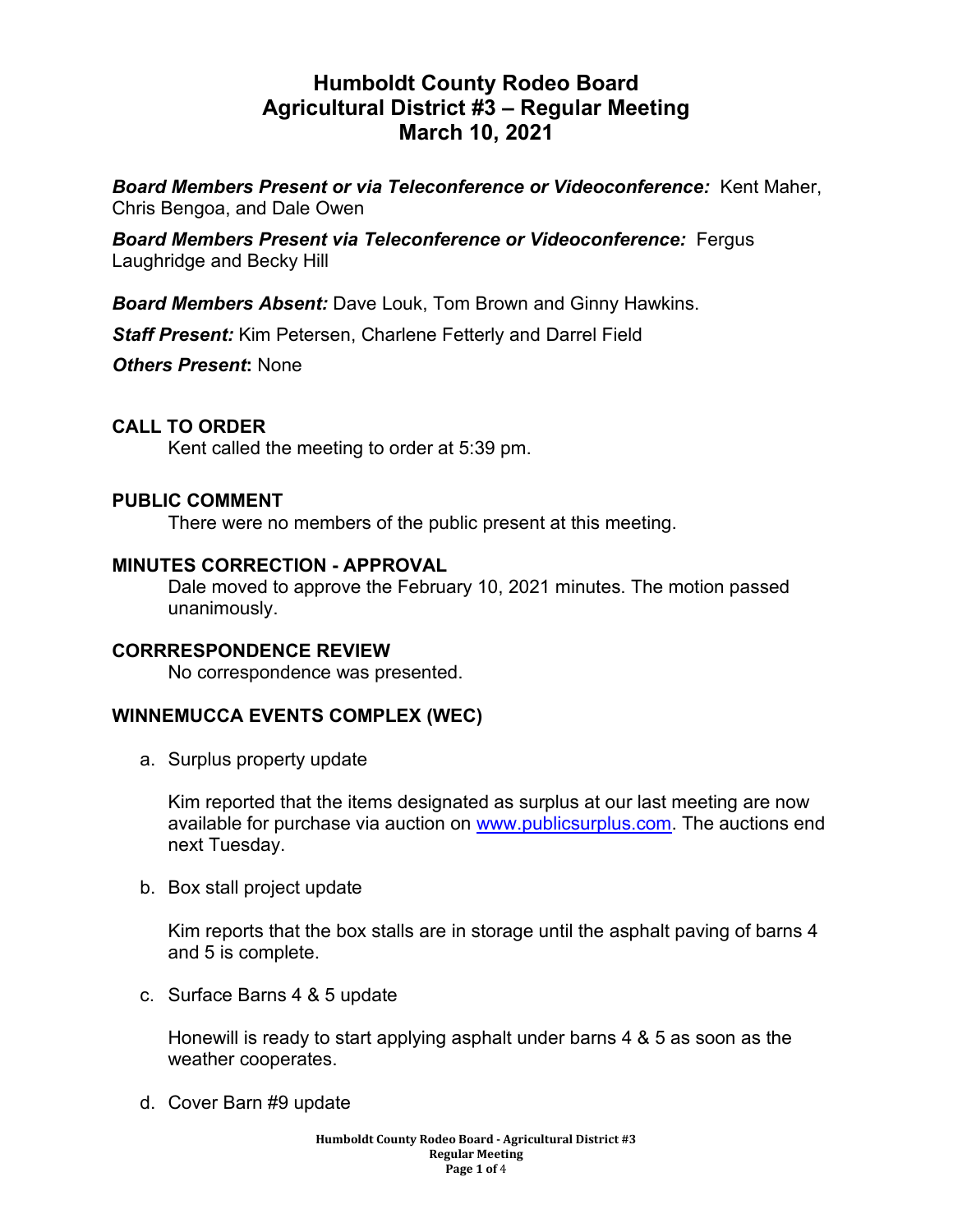The Commissioners have approved spending for the project. Kim notes that our staff may not have time to complete the installation, so he has asked WCVA for \$18,000 to install the roof.

e. Walkway – Event Center to Pavilion update

Kim reports that the concrete was poured yesterday. He comments that it will take about 3 days to cure.

Kent asked the width of the walkway.

Kim replied that the walkway is five feet wide.

Kim also notes that we are making progress in leveling the area between the RV park and the Pavilion for about \$20,000 less than was estimated.

f. Overnight stalls and campsite plan

Kim submitted a map and plan to close most of the Fairgrounds RV spaces and stalls.

Staff would like to restrict access to most of the campsites and stalls on the fairgrounds in order to prevent unauthorized traffic and possible vandalism. This will be accomplished with gates at each entrance to the Event Center, a gate at the entrance to the Fairgrounds office parking lot and gates between campground A and campground B. The gates will be opened during events and closed overnight.

Overnight guest will be directed to Camp A instead of being allowed to camp anywhere on the grounds. At this time, in order to reduce the Fairground Attendant's office hours, we will ask guests to use an honor system.

The board discussed adding tokens to access gates and electronic payment systems in the future.

No action was taken.

#### **EVENTS UPDATES, REPORTS AND SCHEDULING**

a. Ranch Hand Rodeo

Charlene reports that we currently have 19 returning teams plus 7 new teams on the waiting list and 3 additional teams who have called but not yet submitted applications, for a total of 29 teams.

Kim comments that we would like to have 30 to 32 teams for the event but is confident we can produce a good rodeo.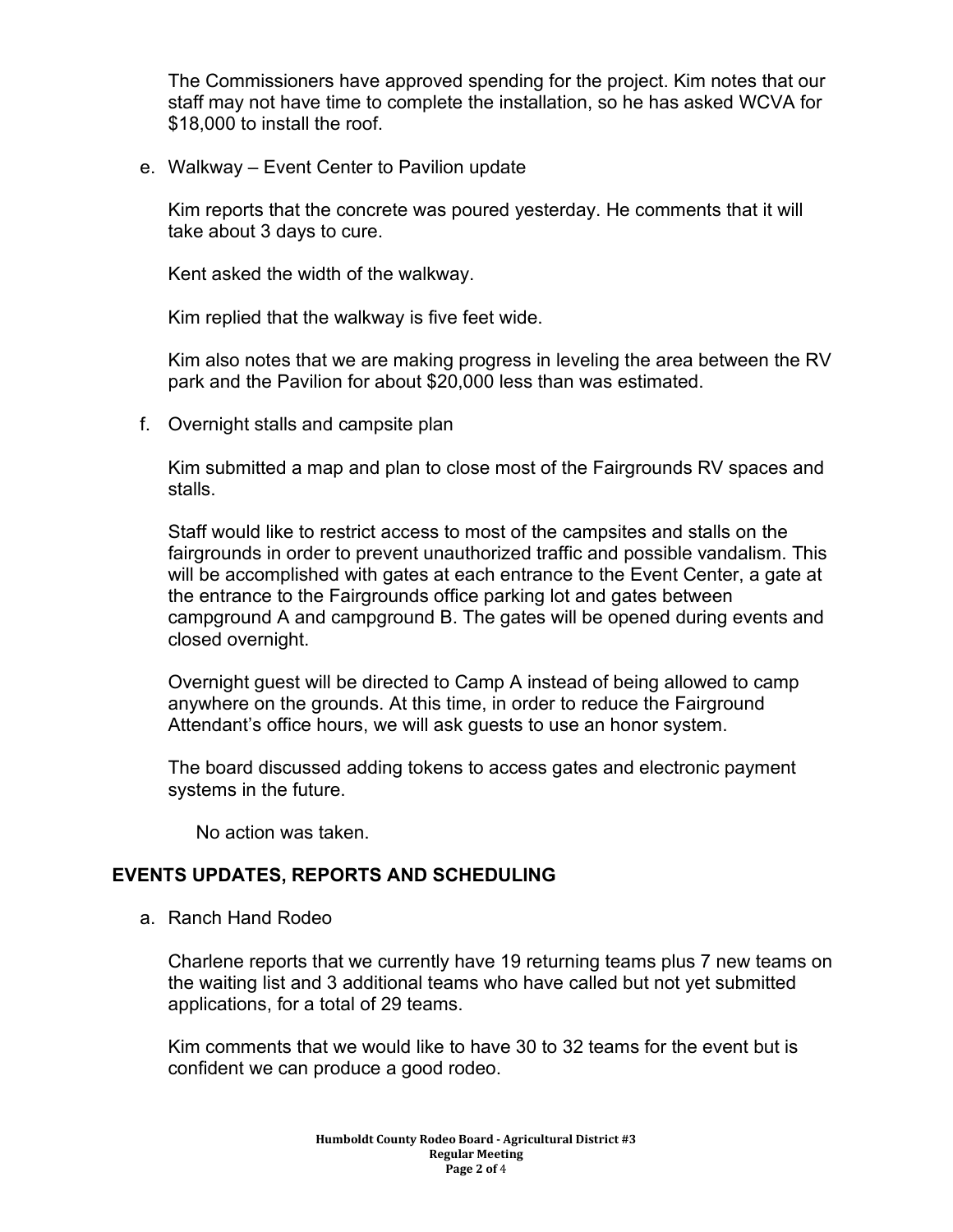Kim reports that we currently only have 8 horses entered in the sale. He notes that we will need 25 horses to produce a good sale, so we may need to cancel the horse sale this year. He notes that since we had to postpone the event that many of our consigners have already sold their horses. He also commented that if we had to cancel the horse sale, we could extend the performance horse show.

Dale asked about the Dog Trial entries.

Charlene reports that the event is filling up well.

Becky suggested adding a youth branding class.

Staff will try to incorporate a youth branding class in the event.

Dale asked if Tom has all the help required for the event.

Kim replied that he does not know if we have all the help we need for the rodeo.

No action was taken

## **2020 - 2021 BUDGET REVIEW – MODIFICATION**

Kim presented the current budget report including revenue and expense transaction cleared as of March 9, 2021.

At approximately 71% of elapsed time, Tax revenue is at 67.79%. Fairgrounds revenue is at 141.24%, expenses are at 42.83%. Event Center revenue is at 86.21% with expenses at 46.91%.

Kim notes that Ag District #3 temporary labor expenses are over budget. He notes that we have \$30,000 temporary labor expenses that have not been spent in the Indoor Event Center account. He also notes that we have about \$52,000 unspent funds in the Honor Camp account. He also reports that we may have the Honor Camp available next month, providing the people have been vaccinated for Covid 19.

No action was taken.

## **2020 - 2021 BUDGET REVIEW – MODIFICATION**

Kim presented a budget plan for 2021 – 2022.

Kent commented that the wages and salaries account seems to be lower than it should be.

The Director will work with Charlene to correct the amounts.

The Director recommends the following capital projects:

• \$275,000 for a permanent restroom/shower facility to be installed east of the event center.

> **Humboldt County Rodeo Board - Agricultural District #3 Regular Meeting Page 3 of** 4